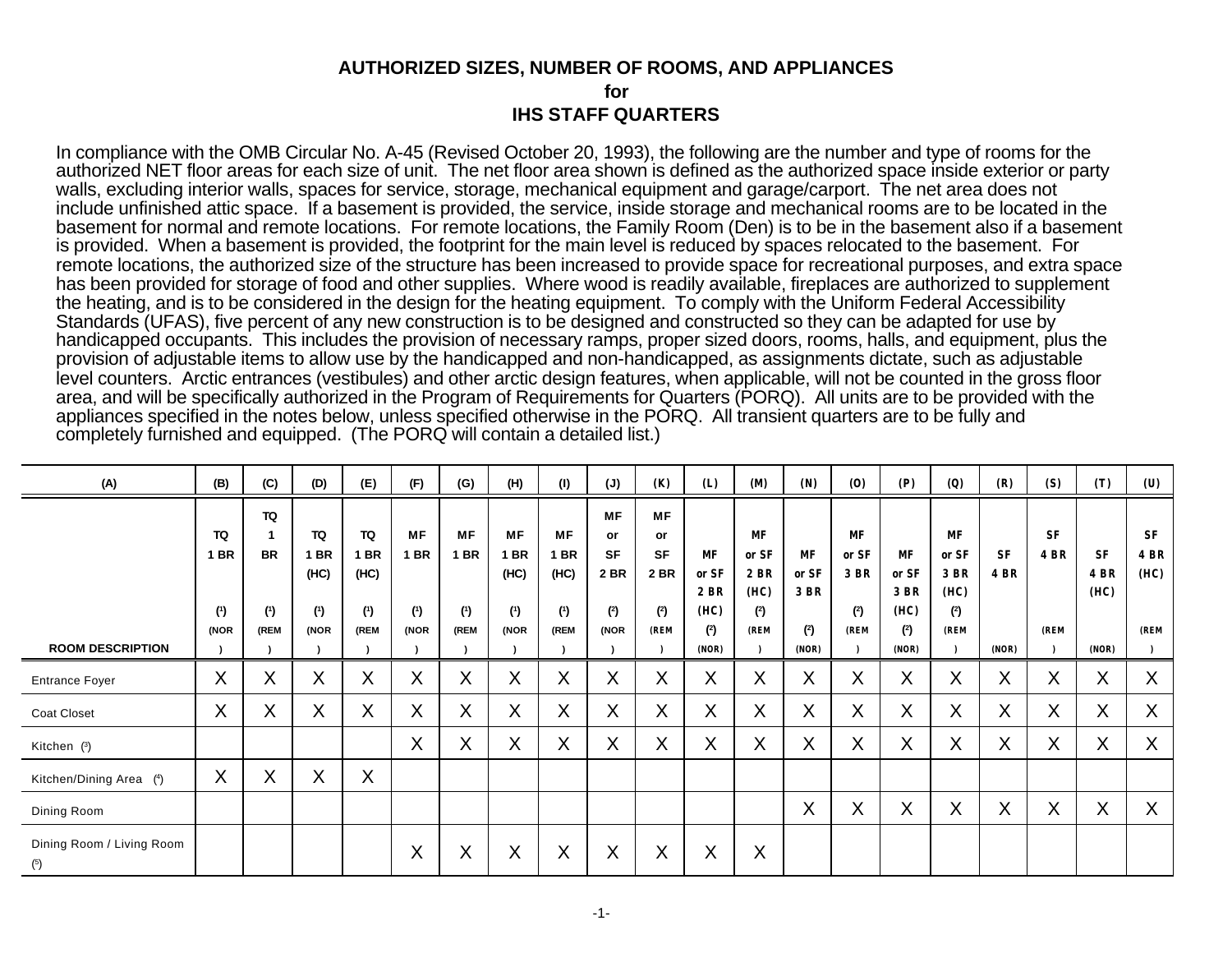## **AUTHORIZED SIZES, NUMBER OF ROOMS, AND APPLIANCES**

**for IHS STAFF QUARTERS**

| (A)                              | (B)                                               | (C)                                              | (D)                                                   | (E)                                                   | (F)                                                      | (G)                                           | (H)                                                   | (1)                                                          | (J)                                                                         | (K)                                                              | (L)                                         | <b>(M)</b>                                              | (N)                                                   | (0)                                                        | (P)                                                | (Q)                                                                 | (R)                               | (S)                                           | (T)                                       | (U)                                                   |
|----------------------------------|---------------------------------------------------|--------------------------------------------------|-------------------------------------------------------|-------------------------------------------------------|----------------------------------------------------------|-----------------------------------------------|-------------------------------------------------------|--------------------------------------------------------------|-----------------------------------------------------------------------------|------------------------------------------------------------------|---------------------------------------------|---------------------------------------------------------|-------------------------------------------------------|------------------------------------------------------------|----------------------------------------------------|---------------------------------------------------------------------|-----------------------------------|-----------------------------------------------|-------------------------------------------|-------------------------------------------------------|
| <b>ROOM DESCRIPTION</b>          | TQ<br><b>1 BR</b><br>(1)<br>(NOR<br>$\rightarrow$ | TQ<br>1<br><b>BR</b><br>(1)<br>(REM<br>$\lambda$ | TQ<br><b>1 BR</b><br>(HC)<br>(1)<br>(NOR<br>$\lambda$ | TQ<br><b>1 BR</b><br>(HC)<br>(1)<br>(REM<br>$\lambda$ | <b>MF</b><br><b>1 BR</b><br>(1)<br>(NOR<br>$\rightarrow$ | MF<br><b>1 BR</b><br>(1)<br>(REM<br>$\lambda$ | ΜF<br><b>1 BR</b><br>(HC)<br>(1)<br>(NOR<br>$\lambda$ | <b>MF</b><br><b>1 BR</b><br>(HC)<br>(1)<br>(REM<br>$\lambda$ | <b>MF</b><br>or<br><b>SF</b><br><b>2 BR</b><br>(2)<br>(NOR<br>$\rightarrow$ | <b>MF</b><br>or<br><b>SF</b><br>2 BR<br>(2)<br>(REM<br>$\lambda$ | MF<br>or SF<br>2 BR<br>(HC)<br>(2)<br>(NOR) | MF<br>or SF<br>2 BR<br>(HC)<br>(2)<br>(REM<br>$\lambda$ | МF<br>or SF<br><b>3 BR</b><br>$\binom{2}{ }$<br>(NOR) | MF<br>or SF<br>3 BR<br>$\binom{2}{ }$<br>(REM<br>$\lambda$ | <b>MF</b><br>or SF<br>3 BR<br>(HC)<br>(2)<br>(NOR) | MF<br>or ${\rm \bf SF}$<br>3 BR<br>(HC)<br>(2)<br>(REM<br>$\lambda$ | <b>SF</b><br><b>4 BR</b><br>(NOR) | <b>SF</b><br><b>4 BR</b><br>(REM<br>$\lambda$ | <b>SF</b><br><b>4 BR</b><br>(HC)<br>(NOR) | <b>SF</b><br><b>4 BR</b><br>(HC)<br>(REM<br>$\lambda$ |
| Living Room                      | X                                                 | X                                                | X                                                     | X                                                     |                                                          |                                               |                                                       |                                                              |                                                                             |                                                                  |                                             |                                                         | X                                                     | X                                                          | X                                                  | X                                                                   | X                                 | X                                             | X                                         | X                                                     |
| Family Room (Den) (7)            |                                                   |                                                  |                                                       |                                                       |                                                          |                                               |                                                       |                                                              |                                                                             | Χ                                                                |                                             | X                                                       |                                                       | Χ                                                          |                                                    | X                                                                   |                                   | Χ                                             |                                           | X                                                     |
| Bedroom                          | X                                                 | X                                                | X                                                     | X                                                     | X                                                        | X                                             | X                                                     | X                                                            |                                                                             |                                                                  |                                             |                                                         |                                                       |                                                            |                                                    |                                                                     |                                   |                                               |                                           |                                                       |
| Master Bedroom                   |                                                   |                                                  |                                                       |                                                       |                                                          |                                               |                                                       |                                                              | X                                                                           | X                                                                | X                                           | X                                                       | X                                                     | X                                                          | X                                                  | X                                                                   | X                                 | X                                             | X                                         | X                                                     |
| <b>Clothes Closet</b>            | X                                                 | X                                                | $\mathsf X$                                           | X                                                     | Χ                                                        | X                                             | X                                                     | X                                                            | X                                                                           | Χ                                                                | X                                           | $\sf X$                                                 | X                                                     | X                                                          | X                                                  | X                                                                   | X                                 | X                                             | X                                         | X                                                     |
| <b>Clothes Closet</b>            |                                                   |                                                  |                                                       |                                                       | X                                                        | X                                             | X                                                     | X                                                            | X                                                                           | X                                                                | X                                           | X                                                       | X                                                     | X                                                          | X                                                  | X                                                                   | X                                 | X                                             | X                                         | X                                                     |
| Master Bath Room                 |                                                   |                                                  |                                                       |                                                       |                                                          |                                               |                                                       |                                                              |                                                                             |                                                                  |                                             |                                                         | X                                                     | X                                                          | X                                                  | X                                                                   | X                                 | X                                             | X                                         | X                                                     |
| Master Bath Room Linen<br>Closet |                                                   |                                                  |                                                       |                                                       |                                                          |                                               |                                                       |                                                              |                                                                             |                                                                  |                                             |                                                         | X                                                     | X                                                          | X                                                  | X                                                                   | X                                 | X                                             | X                                         | X                                                     |
| Bedroom No. 2                    |                                                   |                                                  |                                                       |                                                       |                                                          |                                               |                                                       |                                                              | X                                                                           | X                                                                | X                                           | X                                                       | X                                                     | $\mathsf{X}$                                               | X                                                  | $\sf X$                                                             | X                                 | X                                             | $\boldsymbol{X}$                          | $\mathsf{X}$                                          |
| <b>Clothes Closet</b>            |                                                   |                                                  |                                                       |                                                       |                                                          |                                               |                                                       |                                                              | X                                                                           | X                                                                | X                                           | X                                                       | X                                                     | X                                                          | X                                                  | X                                                                   | X                                 | X                                             | X                                         | X                                                     |
| <b>Clothes Closet</b>            |                                                   |                                                  |                                                       |                                                       |                                                          |                                               |                                                       |                                                              | X                                                                           | X                                                                | X                                           | X                                                       | X                                                     | X                                                          | X                                                  | X                                                                   | X                                 | X                                             | X                                         | X                                                     |
| Bedroom No. 3                    |                                                   |                                                  |                                                       |                                                       |                                                          |                                               |                                                       |                                                              |                                                                             |                                                                  |                                             |                                                         | X                                                     | X                                                          | X                                                  | X                                                                   | X                                 | X                                             | X                                         | X                                                     |
| <b>Clothes Closet</b>            |                                                   |                                                  |                                                       |                                                       |                                                          |                                               |                                                       |                                                              |                                                                             |                                                                  |                                             |                                                         | X                                                     | X                                                          | X                                                  | X                                                                   | X                                 | X                                             | X                                         | X                                                     |
| <b>Clothes Closet</b>            |                                                   |                                                  |                                                       |                                                       |                                                          |                                               |                                                       |                                                              |                                                                             |                                                                  |                                             |                                                         | X                                                     | X                                                          | X                                                  | X                                                                   | X                                 | X                                             | X                                         | X                                                     |
| Bedroom No. 4                    |                                                   |                                                  |                                                       |                                                       |                                                          |                                               |                                                       |                                                              |                                                                             |                                                                  |                                             |                                                         |                                                       |                                                            |                                                    |                                                                     | X                                 | X                                             | X                                         | X                                                     |
| <b>Clothes Closet</b>            |                                                   |                                                  |                                                       |                                                       |                                                          |                                               |                                                       |                                                              |                                                                             |                                                                  |                                             |                                                         |                                                       |                                                            |                                                    |                                                                     | X                                 | Χ                                             | X                                         | X                                                     |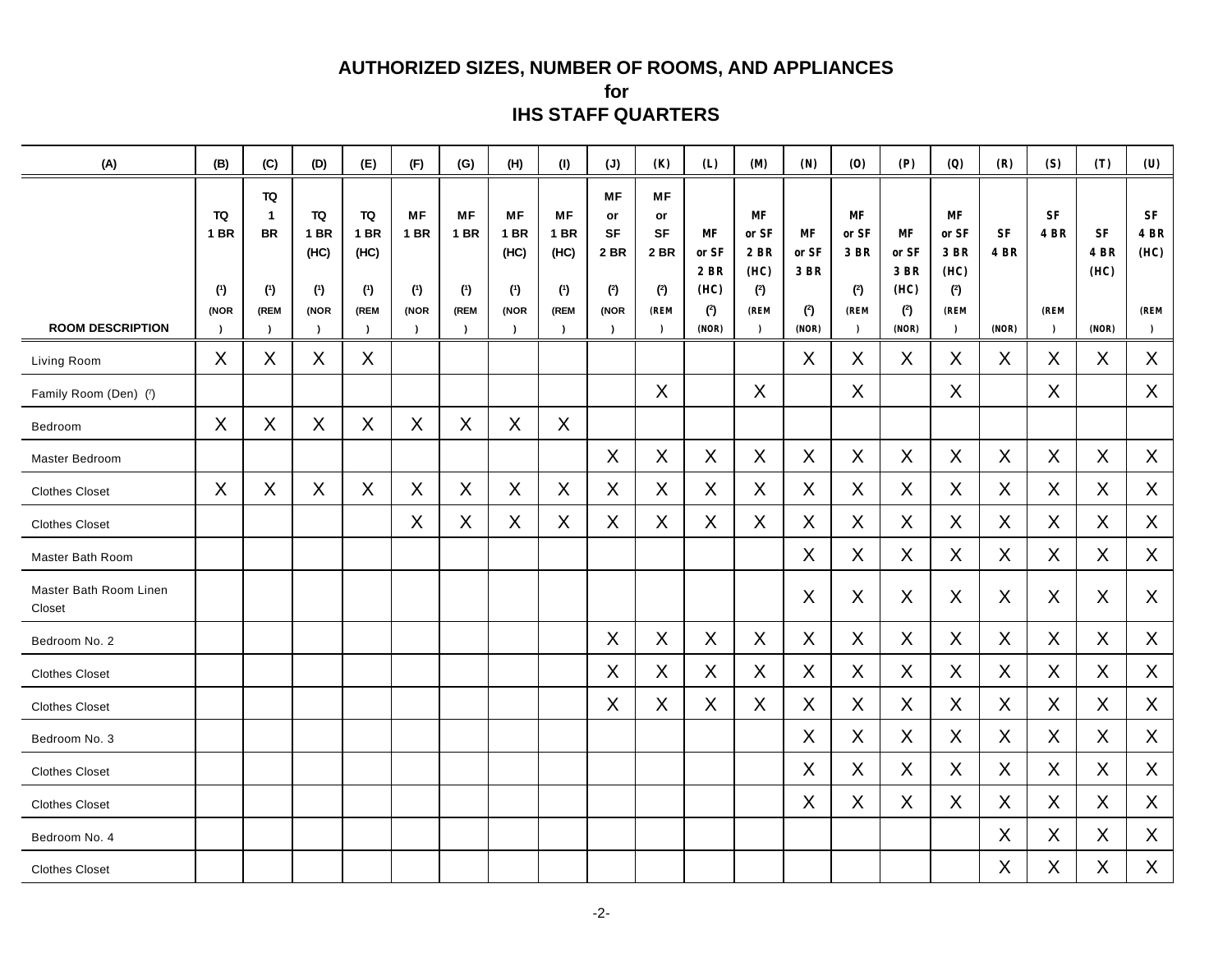## **AUTHORIZED SIZES, NUMBER OF ROOMS, AND APPLIANCES**

**for IHS STAFF QUARTERS**

| (A)                                              | (B)                                           | (C)                                                         | (D)                                      | (E)                                      | (F)                                     | (G)                                     | (H)                                                          | (1)                                                          | (J)                                                                     | (K)                                                              | (L)                                                | <b>(M)</b>                                              | (N)                                                 | (0)                                                    | (P)                                                | (Q)                                                            | (R)                               | (S)                                               | (T)                                | (U)                                                       |
|--------------------------------------------------|-----------------------------------------------|-------------------------------------------------------------|------------------------------------------|------------------------------------------|-----------------------------------------|-----------------------------------------|--------------------------------------------------------------|--------------------------------------------------------------|-------------------------------------------------------------------------|------------------------------------------------------------------|----------------------------------------------------|---------------------------------------------------------|-----------------------------------------------------|--------------------------------------------------------|----------------------------------------------------|----------------------------------------------------------------|-----------------------------------|---------------------------------------------------|------------------------------------|-----------------------------------------------------------|
| <b>ROOM DESCRIPTION</b>                          | <b>TQ</b><br>1 BR<br>(1)<br>(NOR<br>$\lambda$ | TQ<br>$\mathbf{1}$<br><b>BR</b><br>(1)<br>(REM<br>$\lambda$ | TQ<br><b>1 BR</b><br>(HC)<br>(1)<br>(NOR | <b>TQ</b><br>1 BR<br>(HC)<br>(1)<br>(REM | <b>MF</b><br><b>1 BR</b><br>(1)<br>(NOR | <b>MF</b><br><b>1 BR</b><br>(1)<br>(REM | <b>MF</b><br><b>1 BR</b><br>(HC)<br>(1)<br>(NOR<br>$\lambda$ | <b>MF</b><br><b>1 BR</b><br>(HC)<br>(1)<br>(REM<br>$\lambda$ | <b>MF</b><br>or<br><b>SF</b><br><b>2 BR</b><br>(2)<br>(NOR<br>$\lambda$ | MF<br>or<br><b>SF</b><br><b>2 BR</b><br>(2)<br>(REM<br>$\lambda$ | <b>MF</b><br>or SF<br>2 BR<br>(HC)<br>(2)<br>(NOR) | MF<br>or SF<br>2 BR<br>(HC)<br>(2)<br>(REM<br>$\lambda$ | <b>MF</b><br>or $SF$<br><b>3 BR</b><br>(2)<br>(NOR) | <b>MF</b><br>or SF<br>3 BR<br>(2)<br>(REM<br>$\lambda$ | <b>MF</b><br>or SF<br>3 BR<br>(HC)<br>(2)<br>(NOR) | <b>MF</b><br>or SF<br>3 BR<br>(HC)<br>(2)<br>(REM<br>$\lambda$ | <b>SF</b><br><b>4 BR</b><br>(NOR) | ${\rm\bf SF}$<br><b>4 BR</b><br>(REM<br>$\lambda$ | SF<br><b>4 BR</b><br>(HC)<br>(NOR) | ${\rm\bf SF}$<br><b>4 BR</b><br>(HC)<br>(REM<br>$\lambda$ |
| <b>Clothes Closet</b>                            |                                               |                                                             |                                          |                                          |                                         |                                         |                                                              |                                                              |                                                                         |                                                                  |                                                    |                                                         |                                                     |                                                        |                                                    |                                                                | X                                 | X                                                 | X                                  | X                                                         |
| <b>Bath Room</b>                                 | X                                             | X                                                           | X                                        | X                                        | X                                       | X                                       | X                                                            | X                                                            | X                                                                       | X                                                                | X                                                  | X                                                       |                                                     |                                                        |                                                    |                                                                |                                   |                                                   |                                    |                                                           |
| Bath Room No. 2                                  |                                               |                                                             |                                          |                                          |                                         |                                         |                                                              |                                                              |                                                                         |                                                                  |                                                    |                                                         | X                                                   | X                                                      | X                                                  | X                                                              | X                                 | X                                                 | X                                  | X                                                         |
| <b>Linen Closet</b>                              | $\sf X$                                       | X                                                           | X                                        | X                                        | $\sf X$                                 | X                                       | X                                                            | X                                                            | X                                                                       | X                                                                | X                                                  | X                                                       | X                                                   | X                                                      | X                                                  | X                                                              | $\sf X$                           | X                                                 | X                                  | X                                                         |
| <b>AUTHORIZED NET FLOOR</b><br>AREA $(m2)$ (6)   | 51                                            | 56                                                          | 56                                       | 62                                       | 75                                      | 83                                      | 83                                                           | 91                                                           | 93                                                                      | 102                                                              | 102                                                | 112                                                     | 131                                                 | 145                                                    | 145                                                | 160                                                            | 155                               | 171                                               | 171                                | 188                                                       |
| Halls                                            | X                                             | X                                                           | X                                        | X                                        | X                                       | X                                       | X                                                            | X                                                            | X                                                                       | X                                                                | X                                                  | X                                                       | X                                                   | X                                                      | X                                                  | X                                                              | X                                 | X                                                 | X                                  | X                                                         |
| Laundry Room (7)                                 | X                                             | X                                                           | X                                        | X                                        | $\sf X$                                 | $\mathsf{X}$                            | X                                                            | X                                                            | X                                                                       | X                                                                | X                                                  | $\mathsf{X}$                                            | X                                                   | X                                                      | X                                                  | X                                                              | $\sf X$                           | X                                                 | X                                  | X                                                         |
| Mechanical Room (7) (8)                          | X                                             | X                                                           | X                                        | X                                        | X                                       | X                                       | X                                                            | X                                                            | X                                                                       | X                                                                | X                                                  | X                                                       | X                                                   | X                                                      | X                                                  | X                                                              | X                                 | X                                                 | X                                  | X                                                         |
| Inside Storage Room (7) (9)                      | X                                             | X                                                           | $\mathsf X$                              | X                                        | X                                       | X                                       | X                                                            | X                                                            | $\sf X$                                                                 | X                                                                | X                                                  | $\mathsf{X}$                                            | X                                                   | X                                                      | X                                                  | X                                                              | X                                 | X                                                 | $\mathsf{X}$                       | X                                                         |
| Exterior and interior walls                      | X                                             | X                                                           | X                                        | X                                        | X                                       | X                                       | X                                                            | X                                                            | X                                                                       | X                                                                | X                                                  | X                                                       | X                                                   | X                                                      | X                                                  | X                                                              | X                                 | X                                                 | X                                  | X                                                         |
| Net-to-Gross Factor                              | 1.25                                          | 1.25                                                        | 1.25                                     | 1.25                                     | 1.25                                    | 1.25                                    | 1.25                                                         | 1.25                                                         | 1.25                                                                    | 1.25                                                             | 1.25                                               | 1.25                                                    | 1.25                                                | 1.25                                                   | 1.25                                               | 1.25                                                           | 1.25                              | 1.25                                              | 1.25                               | 1.25                                                      |
| Subtotal Net-to-Gross Items<br>(m <sup>2</sup> ) |                                               |                                                             |                                          |                                          |                                         |                                         |                                                              |                                                              |                                                                         |                                                                  |                                                    |                                                         |                                                     |                                                        |                                                    |                                                                |                                   |                                                   |                                    |                                                           |
| <b>TOTAL GROSS FLOOR</b><br>AREA $(m^2)$ $(6)$   | 64                                            | 70                                                          | 70                                       | 77                                       | 94                                      | 104                                     | 104                                                          | 114                                                          | 116                                                                     | 128                                                              | 128                                                | 140                                                     | 164                                                 | 181                                                    | 181                                                | 200                                                            | 194                               | 214                                               | 214                                | 235                                                       |
| Outside Storage Room<br>(10)(11)                 |                                               |                                                             |                                          |                                          | X                                       | X                                       | X                                                            | X                                                            | X                                                                       | X                                                                | X                                                  | X                                                       | X                                                   | X                                                      | X                                                  | X                                                              | X                                 | X                                                 | X                                  | X                                                         |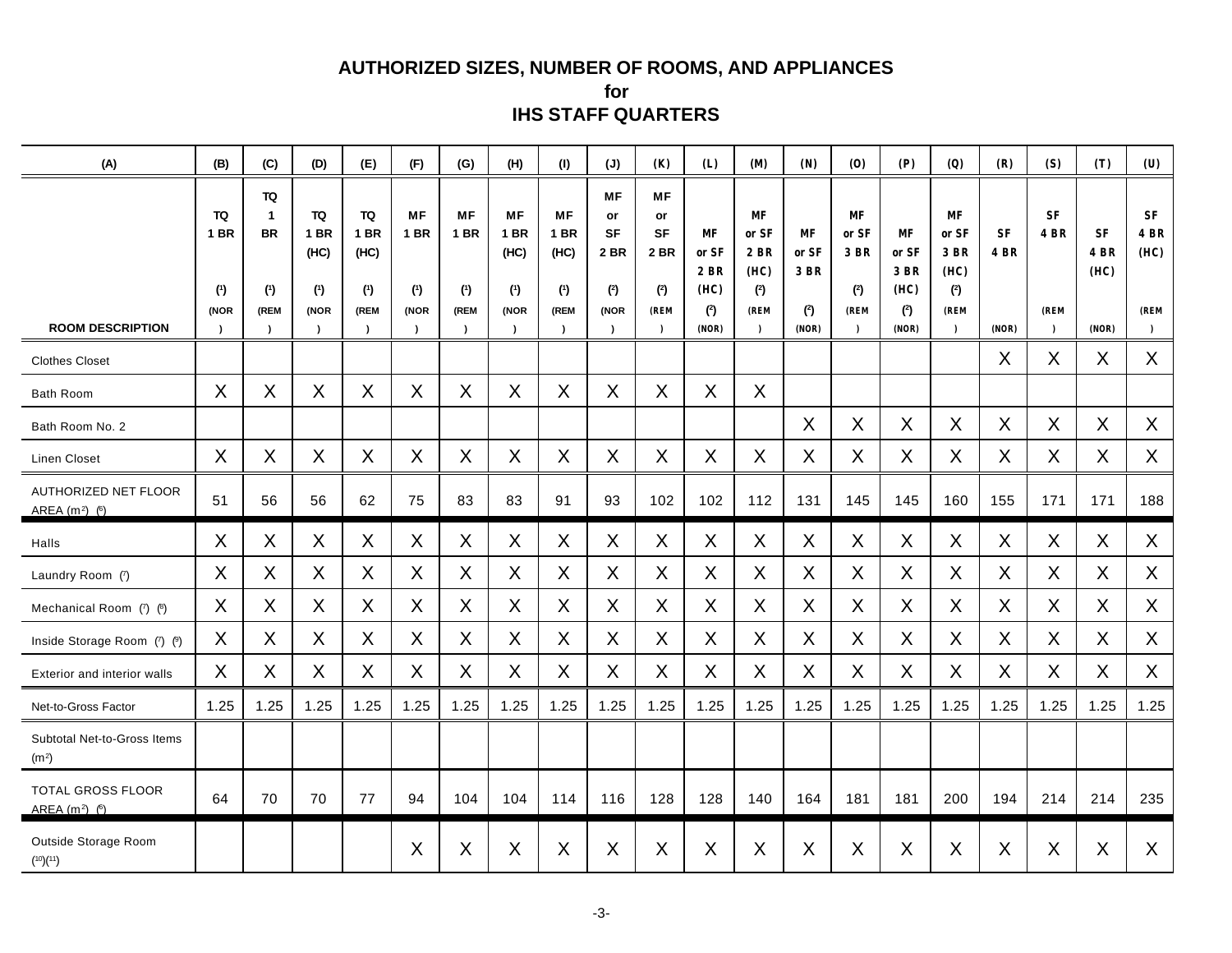## **AUTHORIZED SIZES, NUMBER OF ROOMS, AND APPLIANCES**

**for IHS STAFF QUARTERS**

| (A)                     | (B)                       | (C)       | (D)               | (E)  | (F)               | (G)                       | (H)       | (1)               | (J)       | (K)       | (L)               | <b>(M)</b> | (N)          | (0)       | (P)   | (Q)               | (R)          | (S)          | (T)               | (U)         |
|-------------------------|---------------------------|-----------|-------------------|------|-------------------|---------------------------|-----------|-------------------|-----------|-----------|-------------------|------------|--------------|-----------|-------|-------------------|--------------|--------------|-------------------|-------------|
|                         |                           | TQ        |                   |      |                   |                           |           |                   | <b>MF</b> | <b>MF</b> |                   |            |              |           |       |                   |              |              |                   |             |
|                         | TQ                        |           | TQ                | TQ   | <b>MF</b>         | <b>MF</b>                 | МF        | МF                | <b>or</b> | or        |                   | MF         |              | <b>MF</b> |       | MF                |              | <b>SF</b>    |                   | <b>SF</b>   |
|                         | I BR                      | <b>BR</b> | <b>BR</b>         | 1 BR | <b>1 BR</b>       | I BR                      | <b>BR</b> | <b>BR</b>         | <b>SF</b> | <b>SF</b> | MF                | or SF      | MF           | or SF     | MF    | or SF             | <b>SF</b>    | <b>4 BR</b>  | <b>SF</b>         | <b>4 BR</b> |
|                         |                           |           | (HC)              | (HC) |                   |                           | (HC)      | (HC)              | 2 BR      | 2 BR      | or SF             | 2 BR       | or SF        | 3 BR      | or SF | 3 BR              | <b>4 BR</b>  |              | <b>4 BR</b>       | (HC)        |
|                         |                           |           |                   |      |                   |                           |           |                   |           |           | 2 BR              | (HC)       | 3 BR         |           | 3 BR  | (HC)              |              |              | (HC)              |             |
|                         | (1)                       | (1)       | (1)               | (1)  | (1)               | (1)                       | (1)       | (1)               | (2)       | (2)       | (HC)              | (2)        |              | (2)       | (HC)  | (2)               |              |              |                   |             |
|                         | (NOR                      | (REM      | (NOR              | (REM | (NOR              | (REM                      | (NOR      | (REM              | (NOR      | (REM      | (2)               | (REM       | (2)          | (REM      | (2)   | (REM              |              | (REM         |                   | (REM        |
| <b>ROOM DESCRIPTION</b> |                           |           |                   |      |                   |                           |           |                   |           |           | (NOR)             |            | (NOR)        |           | (NOR) |                   | (NOR)        |              | (NOR)             |             |
| Carport, one car (11)   | $\checkmark$<br>$\lambda$ | v<br>∧    | $\checkmark$<br>∧ | X    |                   |                           |           |                   |           |           |                   |            |              |           |       |                   |              |              |                   |             |
| Garage, one car (11)    |                           |           |                   |      | $\checkmark$<br>⌒ | $\checkmark$<br>$\lambda$ | ⌒         | $\checkmark$<br>∧ |           |           |                   |            |              |           |       |                   |              |              |                   |             |
| Garage, two car (11)    |                           |           |                   |      |                   |                           |           |                   | X         | Λ         | $\checkmark$<br>∧ | v          | $\checkmark$ | Χ         | ∧     | $\checkmark$<br>⋏ | $\checkmark$ | $\mathbf{v}$ | $\checkmark$<br>∧ | ∧           |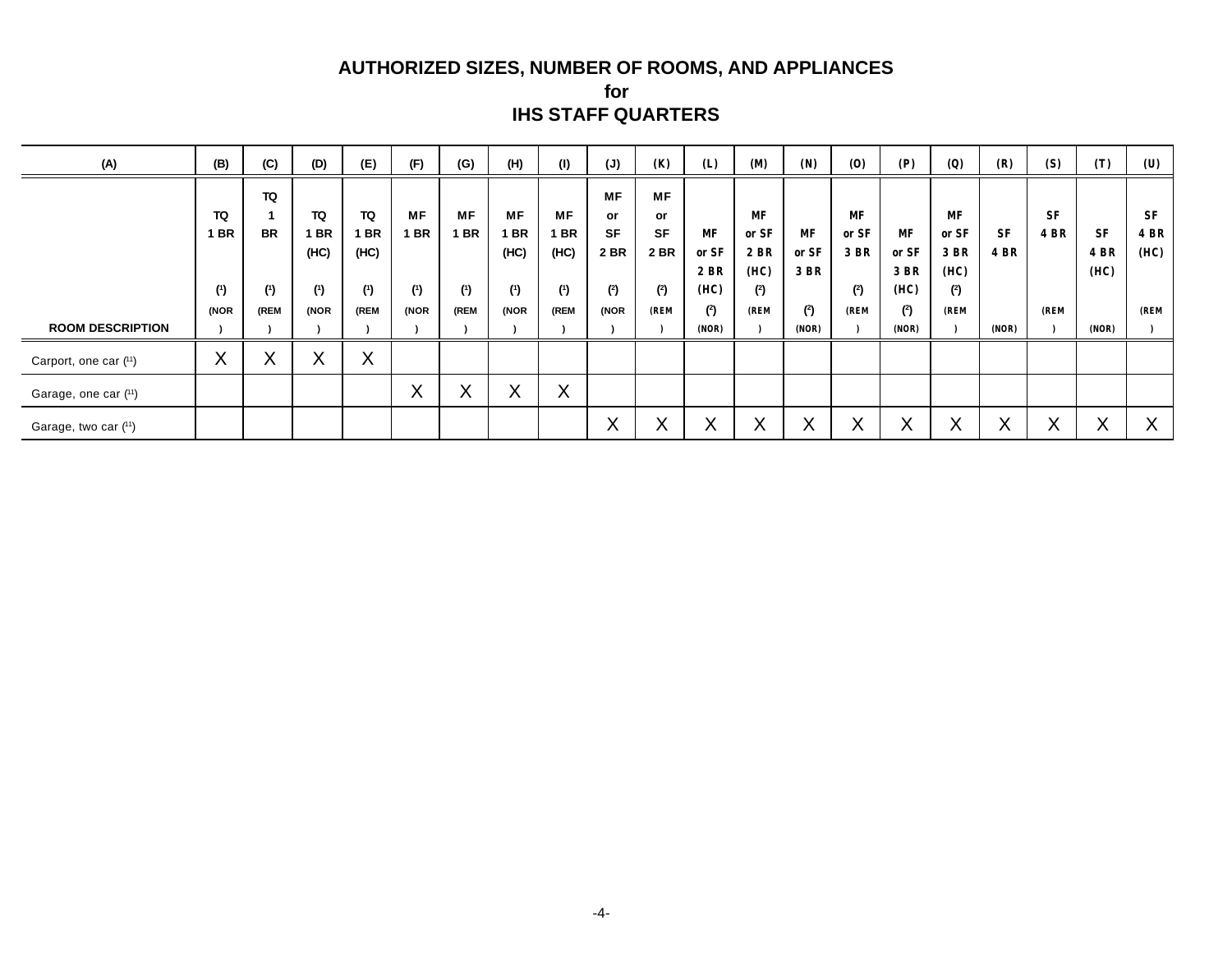# **AUTHORIZED SIZES, NUMBER OF ROOMS, AND APPLIANCES for IHS STAFF QUARTERS**

 $REM =$  Remote location.<br> $TO =$  Transient quarters  $=$  Transient quarters.

LEGEND: BR = Bedrooms.<br>  $M = M$ ultifamily structure.<br>  $M = M$ ultifamily structure.<br>  $M = M$ ultifamily structure.  $NOR = Normal location.$ <br> $SF = Single family structure.$ 

DOC: \QASJ.WPD (03/05/2001)

## Notes:

1. Multiple family quarters are to be provided in the form of a multiplex unit.

2. Multiple family units are to be provided in the form of duplex units.

3. Full sized kitchen. Normally, unless specified otherwise in the PORQ, this room is to be furnished with appliances, including a refrigerator plus built-in fullsize cooking range and oven (stove), microwave oven, dishwasher, and garbage disposal, as well as built-in upper and lower cabinets and counter space.

4. Reduced sized kitchen combined with dining area. Normally, unless specified otherwise in the PORQ, this room is to be furnished with the appliances specified for the full-sized kitchen, except the cooking stove, cabinets, and counter space are to be reduced in size.

5. Dining space and living room space in a combined area with no wall between the two spaces.

6. The quarters are to be designed to the authorized net floor area. The Laundry Room is to be sized for the equipment specified in the PORQ for placement in the space. Normally, unless specified otherwise in the PORQ, the Laundry Room is to be provided with appliances, including full size clothes washer and clothes dryer, as well as a laundry utility sink. The Mechanical Room is to be sized for the equipment to be placed in the space, which is location driven. The Inside Storage Room and the Outside Storage Room are to be sized as specified in the PORQ. The Carport or Garage are to be sized for the number of cars specified in the PORQ. The Total Gross Floor Area is to be used for budget estimating purposes only.

7. If a basement is provided, these functions are to be located in the basement; otherwise, they are to be provided in the structure.

8. The mechanical equipment room is for the inside components of the HVAC equipment, electrical panels, etc.

9. For a normal location, the inside storage room is to contain built-in shelving for a food pantry and general storage. For a normal location, the minimum size of this storage room for a 1-bedroom unit is 3 m<sup>2</sup>; whereas, for all other units, the minimum size is 4 m<sup>2</sup>. For a remote location, the inside storage room is to contain space for an upright freezer and additional shelving for a food pantry and general storage. Normally, unless specified otherwise in the PORQ, the Inside Storage Room for remote locations will be furnished with a full size freezer. For the remote location, the minimum size of this room in a 1-bedroom unit is 4 m<sup>2</sup>; whereas, for all other units, the minimum size is 5 m<sup>2</sup>.

10. The outside storage room is to be unheated and contain space for lawn maintenance equipment and shelving for general storage. Normally, this storage room is to be contiguous to the provided carport or garage. Minimum size of this room is to be 3  $m<sup>2</sup>$ .

11. Unheated space.